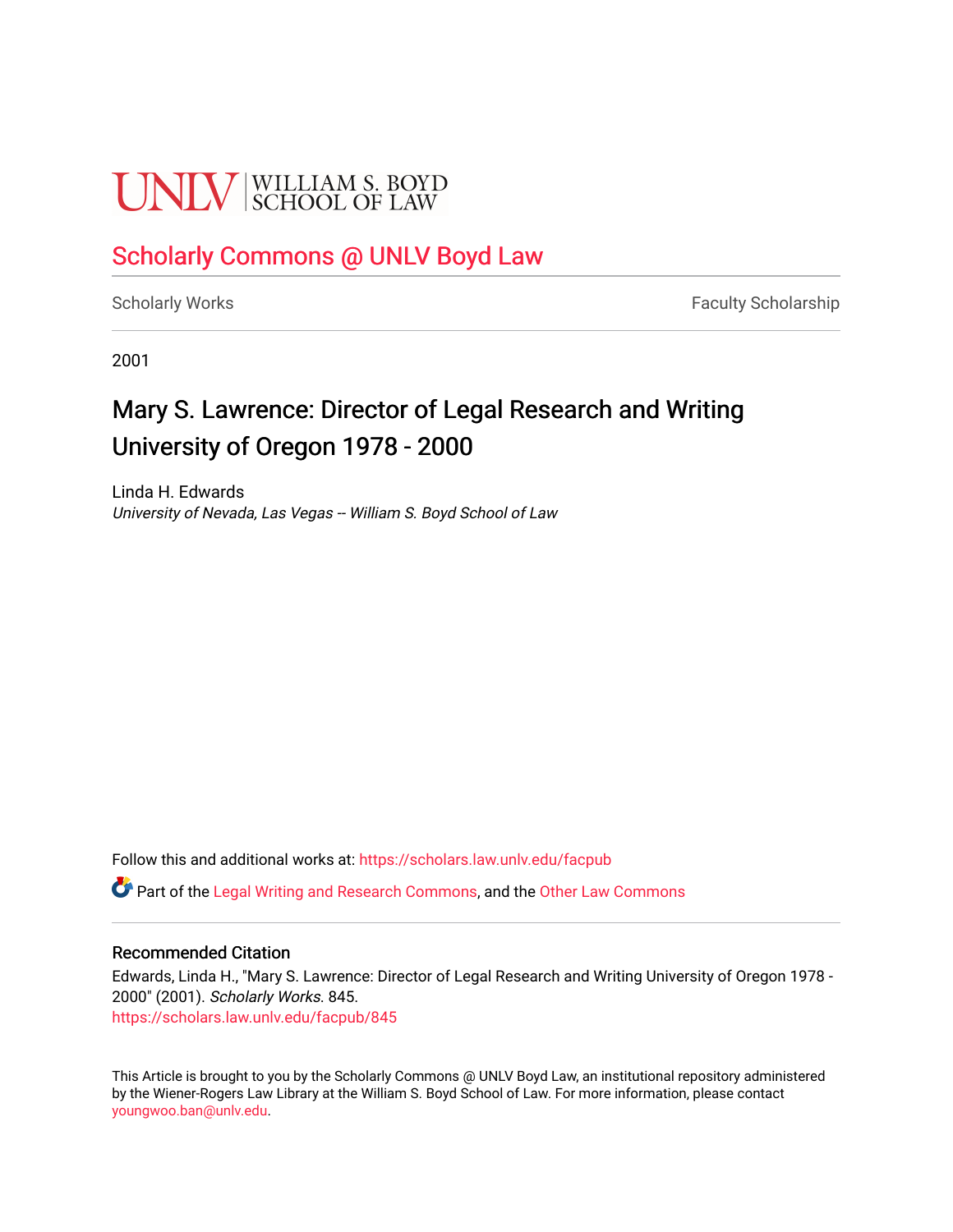## **MARY S. LAWRENCE**

### **Director of Legal Research and Writing University of Oregon 1978 - 2000**

#### *Linda H. Edwards*

Mary Lawrence served as the Director of Legal Research and Writing at the University of Oregon for 22 years. In 1949, Mary began her post-secondary education in her native Scotland, at the University of St. Andrews, where she was honored as an English Medallist. In **1960** and **1962,** respectively, she received her B.A. and M.A. in English from Michigan State University.

During the next twelve years, Mary established a national reputation as a scholar and teacher in the fields of English and English as a Second Language. She taught at Ohio University, the University of Pittsburgh, St. Mary's College, and the University of Michigan. Her book, *Writing As A Thinking Process,'* now in its second edition, was a groundbreaking text for students studying English as a second language.

Then in **1977,** Mary earned her **J.D.** from the University of Oregon School of Law. Not willing to let her go, the Dean asked her to teach Legal Writing that next Fall, and thus began Mary's second teaching career. In **1978,** she was appointed Assistant Professor and Director of the Legal Research and Writing Program at Oregon. Under Mary's leadership, Oregon became one of the first law schools in the nation to hire full-time law graduates to teach Legal Writing. During her years as Director, Mary earned the Orlando John Hollis Award for Outstanding Teaching, and she published three books, numerous articles, and several instructional videotapes. She served on nearly every Law School committee and on many University-wide committees. In **1996,** the **AALS** Section on Legal Writing, Reasoning and Research presented Mary with its Award for Distinguished Service to the Profession.

Mary was a founding member of the Legal Writing Institute and the Association of Legal Writing Directors. She has held every standing office in the **AALS** section, and she has chaired numerous planning committees for Section programs and workshops. The list of Mary's national presentations on Legal Writing covers three

**<sup>1</sup>** Mary **S.** Lawrence, *Writing As a Thinking Process* **(2d** ed., **U.** of Mich. Press **1996).**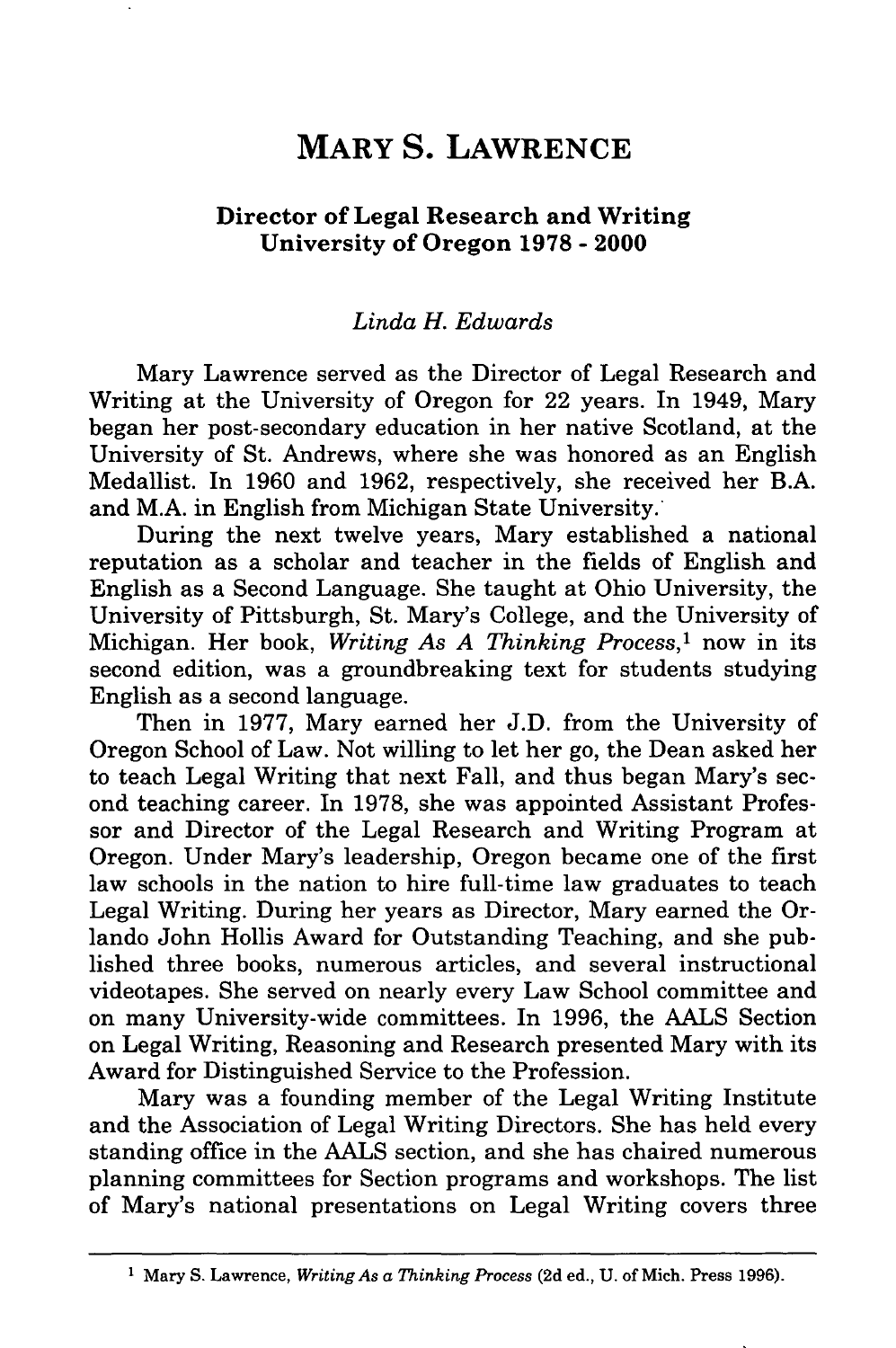pages. She has served on the Legal Writing Advisory Committee of the Law School Admission Council and the Committee on Appellate Practice of the American Bar Association Appellate Judges Conference. She is a member of Scribes, and she serves on the Editorial Board of Perspectives.

When Mary retired last year as Oregon's Director, the school endowed a scholarship in her name and announced plans to hold a Legal Writing Symposium in her honor. Despite the minor detail of her retirement, Mary continues her contributions to the field of Legal Writing. She remains active at the University of Oregon Law School, working with upper-level law students on their writing portfolios and preparing material for pre-law students who are nonnative speakers. She is presently working on two books, *How to Read and Analyze the Law,* forthcoming from LEXIS Publishing in 2001, and *Legal Research Guide: Strategies and Practice* (both with Paul Beneke). She has undertaken a study to identify the skills judges and law firms expect from their law clerks and associates. She continues her service on the Editorial Board of Perspectives and her active involvement with all of the national Legal Writing organizations. Most important of all, she continues to be a mentor to many Legal Writing teachers across the nation.

On July 20, 2000, the Association of Legal Writing Directors made Mary the first recipient of the Rombauer Award. The award salutes a person who has contributed significantly to the field of Legal Writing (1) by education about the importance of Legal Writing; (2) by published scholarship that advances the teaching of Legal Writing and the understanding of its underlying principles; (3) by contributions to national Legal Writing organizations; (4) by contributions to individual Legal Writing programs; and (5) by efforts to improve the status of Legal Writing faculty. These criteria certainly describe Mary's illustrious career, and the Association is proud to recognize her lifetime of achievement.

## TO MARY LAWRENCE

## On the Occasion of her Receipt of the Rombauer Award

[Speech by Linda H. Edwards on July 20, 2000, at the Legal Writing Institute Conference at Seattle University]

Mary, I want to talk *to* you tonight instead of *about* you. And I